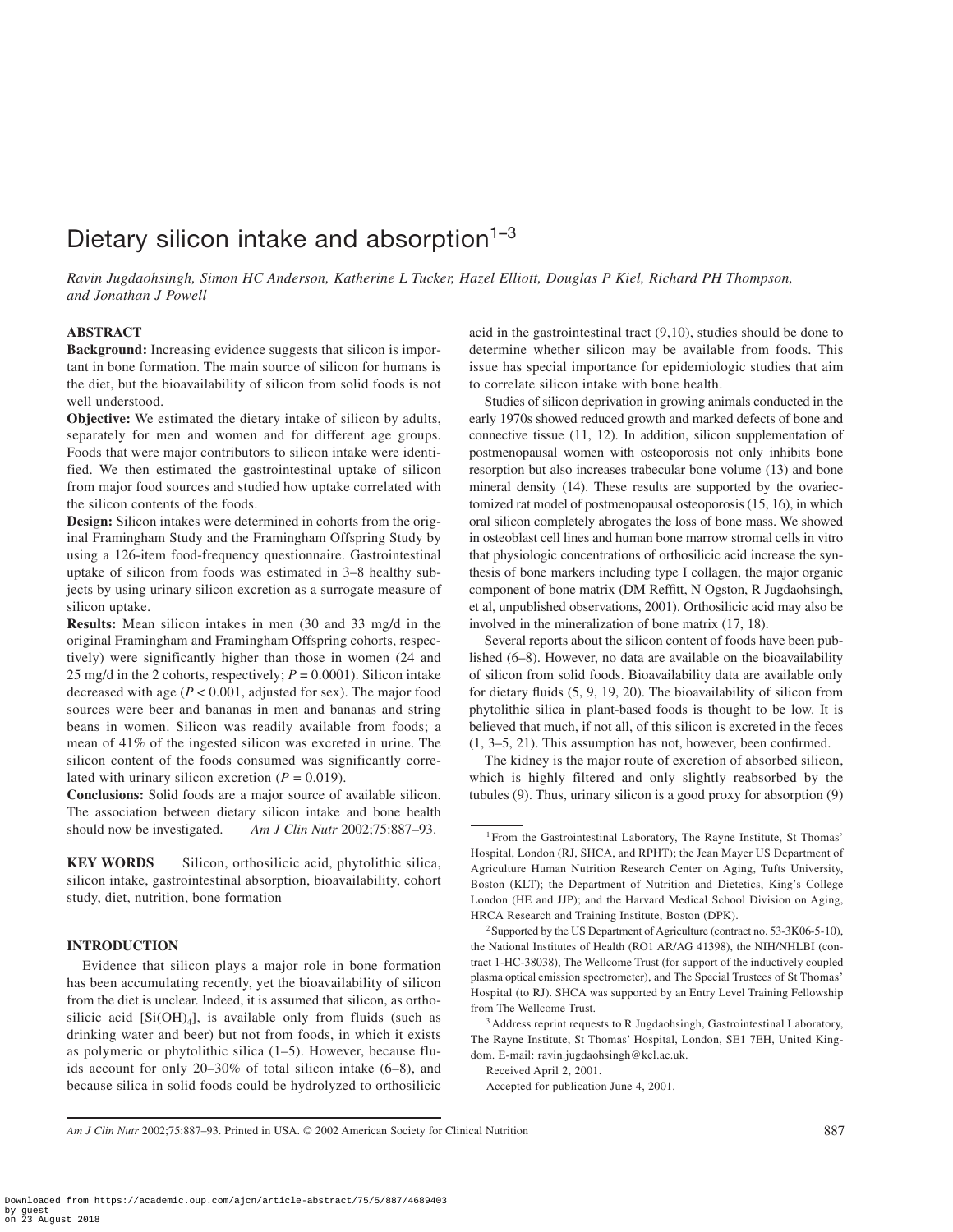| TABLE 1                                 |  |
|-----------------------------------------|--|
| Characteristics of the study population |  |

|               | Framingham Offspring cohort <sup>1</sup> :<br>age groups $(y)$ |                 |                 |                 | Original Framingham cohort <sup>2</sup> :<br>age groups $(y)$ |                 |                 |                 |
|---------------|----------------------------------------------------------------|-----------------|-----------------|-----------------|---------------------------------------------------------------|-----------------|-----------------|-----------------|
|               | $26 - 39$                                                      | $40 - 49$       | $50 - 59$       | $60 - 69$       | $70 - 83$                                                     | $67 - 69$       | $70 - 79$       | $80 - 95$       |
| Sample size   |                                                                |                 |                 |                 |                                                               |                 |                 |                 |
| Men           | 94                                                             | 403             | 529             | 458             | 121                                                           | 25              | 273             | 76              |
| Women         | 96                                                             | 508             | 602             | 493             | 114                                                           | 50              | 429             | 123             |
| Weight (kg)   |                                                                |                 |                 |                 |                                                               |                 |                 |                 |
| Men           | $86.7 \pm 14.7^3$                                              | $86.9 \pm 13.7$ | $88.9 \pm 15.1$ | $84.7 \pm 12.2$ | $81.9 \pm 14.8$                                               | $86.5 \pm 14.2$ | $79.0 \pm 12.5$ | $74.2 \pm 10.7$ |
| Women         | $68.3 \pm 14.9$                                                | $69.6 \pm 16.0$ | $70.1 \pm 13.8$ | $68.8 \pm 14.5$ | $68.4 \pm 12.9$                                               | $67.5 \pm 11.5$ | $64.6 \pm 13.0$ | $61.0 \pm 10.7$ |
| Height (cm)   |                                                                |                 |                 |                 |                                                               |                 |                 |                 |
| Men           | $177.3 \pm 6.9$                                                | $176.6 \pm 6.0$ | $176.0 \pm 6.4$ | $173.7 \pm 6.3$ | $172.2 \pm 6.3$                                               | $173.9 \pm 6.2$ | $170.7 \pm 6.9$ | $168.6 \pm 6.8$ |
| Women         | $164.7 \pm 6.1$                                                | $163.5 \pm 5.9$ | $161.8 \pm 5.5$ | $159.7 \pm 5.6$ | $157.1 \pm 5.7$                                               | $159.0 \pm 6.8$ | $156.8 \pm 6.2$ | $154.1 \pm 6.9$ |
| BMI $(kg/m2)$ |                                                                |                 |                 |                 |                                                               |                 |                 |                 |
| Men           | $27.6 \pm 4.4$                                                 | $27.8 \pm 4.1$  | $28.7 \pm 4.5$  | $28.0 \pm 3.6$  | $27.5 \pm 3.8$                                                | $28.5 \pm 4.7$  | $27.1 \pm 4.0$  | $26.1 \pm 3.5$  |
| Women         | $25.2 \pm 5.5$                                                 | $26.0 \pm 5.8$  | $26.8 \pm 5.2$  | $27.0 \pm 5.5$  | $27.7 \pm 5.3$                                                | $26.7 \pm 4.3$  | $26.3 \pm 5.2$  | $25.7 \pm 4.3$  |

*<sup>1</sup>*Minimum and maximum ages were 30 and 83 y for men and 26 and 81 y for women, respectively.

*<sup>2</sup>*Minimum and maximum ages were 68 and 95 y for men and 67 and 93 y for women, respectively.

 $\sqrt[3]{x} \pm SD$ .

and was used in the present study as a surrogate measure of silicon uptake from the gastrointestinal tract. The aims of this study were to determine *1*) the intake and gastrointestinal uptake of dietary silicon in adults and *2*) whether the silicon content of foods can be used as a marker for its uptake.

# **SUBJECTS AND METHODS**

# **Framingham Study cohorts**

The subjects in the study of silicon intake were members of the Framingham Study cohorts. The population-based original Framingham Heart Study cohort was established in 1948 to examine risk factors for heart disease. This cohort included 5209 men and women, most of whom were white (22–24). The subjects, who were aged 28–62 y at study entry, are seen biennially for a physical examination and a battery of questionnaires and tests. Since the study began 50 y ago, nearly two-thirds of the subjects have died. The surviving, now elderly, cohort subjects are still representative of the general Framingham population in terms of age and sex distribution. At biennial examination 20 (1988–1989), 976 cohort members (602 women and 374 men) completed a semi-quantitative food-frequency questionnaire.

The Framingham Offspring Study cohort members are the children (and their spouses) of the original Framingham Heart Study cohort. The Framingham Offspring Study began with 5135 participants in 1971, and subjects are examined every 4 y. There were 3799 participants in the fifth examination cycle, from 1991–1995. Food-frequency questionnaires were available for 3418 subjects (1813 women and 1605 men) and the results were included in this analysis.

To determine silicon intakes separately for men and women and for different ages, subjects in both cohorts were separated by sex into 10-y age groups (**Table 1**). The protocol for this study was approved by the Institutional Review Board for Human Research at Boston University.

# **Experimental subjects**

Healthy subjects with normal renal function (defined as normal plasma creatinine concentrations) were recruited from the

Gastrointestinal Laboratory at St Thomas' Hospital and the Department of Nutrition and Dietetics at King's College London. Study 1 was conducted with 8 subjects (4 men and 4 women). Their mean  $(\pm SD)$  values for age and body mass index (BMI, in kg/m<sup>2</sup>) were 29.5  $\pm$  7.4 y and 23.1  $\pm$  2.2, respectively. In study 2, the subjects were 2 men and 1 woman (mean age:  $27.7 \pm 5.5$  y; mean BMI: 22.2 ± 2.2).

Ethical approval for these studies was obtained from King's College London Local Research Ethics Committee. The details of both studies and their potential risks were explained to the subjects, each of whom signed a consent form before the study began.

# **Study design and methods**

# *Silicon intake in the Framingham Study cohorts*

Usual dietary intakes of subjects in the Framingham cohorts were assessed with a semi-quantitative, 126-item food-frequency questionnaire (25, 26). This questionnaire has been validated for many nutrients and in several populations (25–27). Before the examination, these questionnaires were mailed to the subjects, who were asked to complete them and bring them to their appointments. Completed questionnaires were excluded, as previously reported (28), if calculated energy intakes were < 2.51 or > 16.74–17.57 MJ/d or if > 12 food items were left blank. A total of 976 questionnaires from the original Framingham cohort and 3418 questionnaires from the Framingham Offspring cohort were analyzed for silicon intake. Processing of the questionnaires to calculate food intake amounts and energy intakes was carried out at Harvard University in Boston.

Silicon values per 100 g (as consumed) of each food item in the food-frequency questionnaire were first obtained from the collated data of Pennington (6). Silicon contents of composite foods were then calculated from the individual components of these foods. If values for reported silicon contents of foods varied between laboratories, additional analyses were performed independently by the authors at King's College London. With the exceptions of liquor and orange juice, our data correlated highly  $(r = 0.82; n = 28)$  with values reported by Pennington (6). Therefore, in almost all instances we used the Pennington values in the database, but we used our own values for orange juice  $(0.01 \pm 0.01 \text{ mg Si}/100 \text{ g})$ ;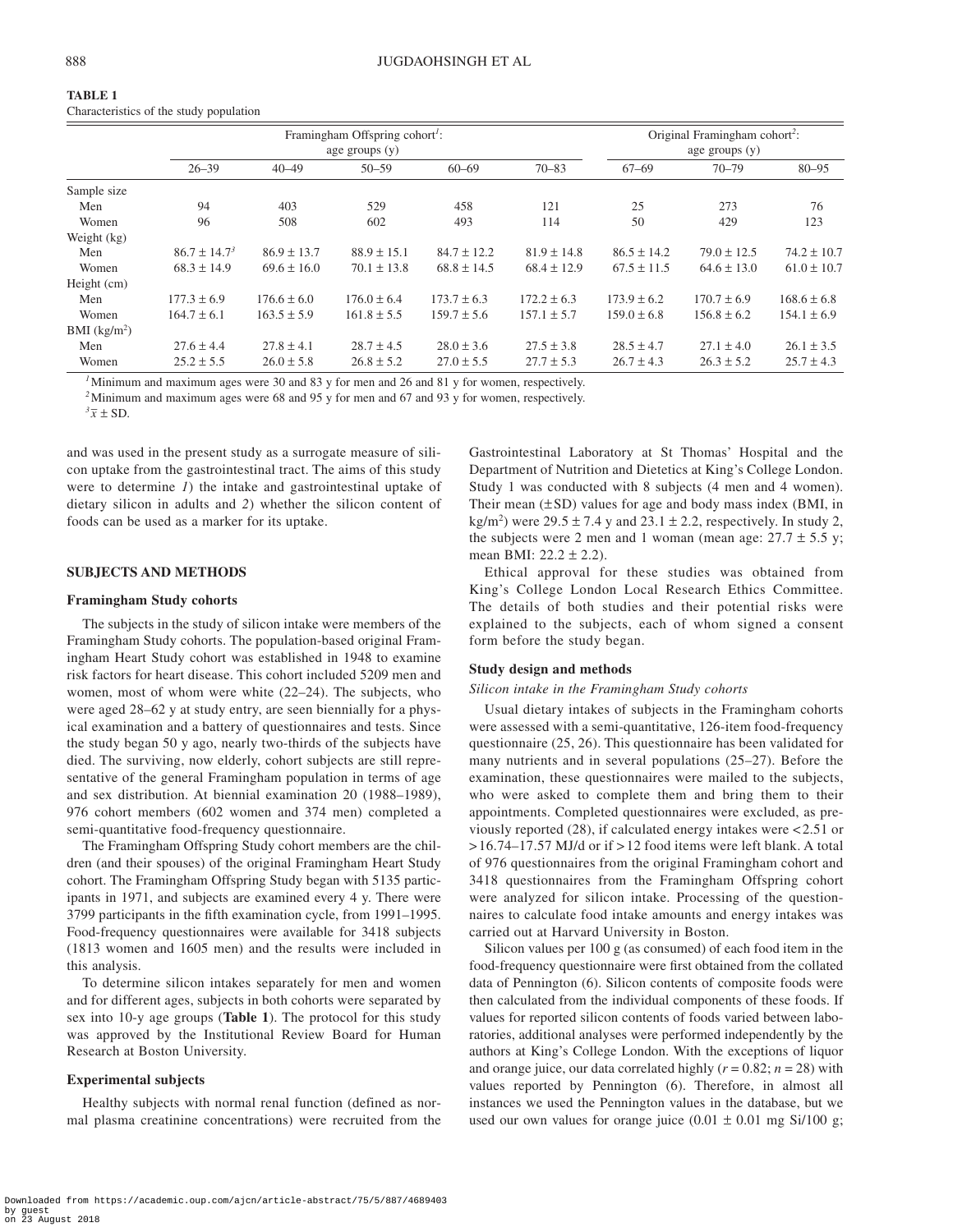range: 0.0004–0.25 mg/100 g) and liquor  $(0.13 \pm 0.04$  mg Si/100 g; range: 0.06–0.21 mg/100 g).

The data were entered into a data management program (SAS, version 8.1; SAS Institute Inc, Cary, NC) at the Dietary Assessment Research Program at Tufts University in Boston. Data were corrected for the weight of each food item as reported by each individual subject. Because the data were presented as dry weight, silicon contents of brown rice, white rice, and pasta were corrected by 0.30, 0.39, and 0.30, respectively, on the basis of US Department of Agriculture published factors for converting between cooked and raw forms of these foods (29). The silicon values for all the food items were then summed to obtain total silicon intake per subject. We then divided the silicon intake for each food item by the total silicon intake per subject to obtain the proportional ranking of food sources.

## *Silicon uptake in the experimental subjects*

Two studies were undertaken in the experimental subjects. First, we investigated whether silicon was available from a meal of silicon-rich foods that did not include silicon-containing fluids (study 1). Second, we investigated the gastrointestinal uptake of silicon from the major food sources of silicon in the Framingham cohorts (study 2).

In both studies, subjects fasted overnight from 2200 onward. They continued to fast until 6 h after ingestion of the test meal  $(\approx 1500)$ . Throughout this study period, subjects ingested ultra-high purity (UHP) water (0.166 L/h) with negligible silicon content (26  $\mu$ g/L). No other foods or drinks were permitted during the study period.

The UHP water (18 M $\Omega$ /cm) was from an Elga (High Wycombe, United Kingdom) water purifier. Blood samples were collected into 10-mL polypropylene transport tubes (Medfor Products, Farnborough, United Kingdom). Urine was collected in preweighed, 2.5-L polypropylene Mauser bottles (Aldrich Chemical Co, Gillingham, United Kingdom). These bottles had been rinsed thoroughly with UHP water and air-dried in a clean-air room. Clean-air facilities (class J clean-air room and class C laminar air-flow workstation) were used throughout to avoid contamination of the samples with silicon.

Foods were purchased from supermarkets and local shops in London. The corn flakes and museli used were Kellogg's Corn Flakes and Kellogg's All-Bran Plus, respectively (Kellogg Marketing and Sales Co Ltd, Manchester, United Kingdom). The wheat biscuits were Weetabix (Weetabix Ltd, Kettering, United Kingdom). The white rice was Uncle Ben's Long Grain Rice (packed in Belgium for Pedigree Master Foods, Master Foods Ltd, Dublin). The raisins were Safeway Homebaker California Seedless Raisins (produced in California for Safeway, Hayes, United Kingdom). The mineral waters were Evian and Volvic (Danone Group, London). All the other foods used were the shops' own brands.

*Study 1.* Study 1 was conducted over 2 d. Subjects fasted overnight and then at 0900 on day 1 emptied their bladders and thereafter collected urine for 3 h in a single container (predose urine sample). During this time period, they ingested only 0.5 L UHP water. At the end of this period, the subjects returned to their normal eating habits. Subjects fasted again overnight from day 1 to day 2. At 0900 on day 2, each subject had an all-plastic intravenous cannula (Venflon, 1.2 mm  $\times$  45 mm; Infusion Therapy AB, Helsingborg, Sweden) inserted into a forearm vein. Subjects then emptied their bladders, and two 5-mL blood samples were collected 10 min apart for baseline silicon measurements. The blood was collected into polypropylene transport tubes without anticoagulant. Each subject then ingested a meal of 100 g white rice (microwave cooked), 150 g green beans (microwave cooked), and 100 g raisins. The total silicon content of this meal was 13.15 mg. A 5-mL blood sample was collected immediately after consumption of the meal  $(t = 1 \text{ min})$  and additional 5-mL samples were obtained at 20-min intervals for 2 h and then at 60-min intervals for another 4 h (total of 6 h).

Two urine collections were completed after consumption of the meal, from 0 to 3 h and from 3 to 6 h. Thus, each collection lasted for a total of 3 h. Each subject ingested 0.5 L UHP water during each 3-h urine collection. At the end of the 6-h period, each subject ate a low-silicon lunch consisting of 100 g potato waffle (grilled) and 200 g peeled orange. The meal supplied a total of 1.09 mg Si. A final 3-h urine collection (from 6 to 9 h) was then completed, and again each subject ingested 0.5 L UHP water during this period. Samples of the ingested meals were retained for total silicon analyses (*see* Sample analyses, below).

*Study 2.* Study 2 was conducted over 25 d. Throughout this time period, subjects fasted overnight. On days 1 and 2 at 0900, subjects emptied their bladders and then ingested 0.5 L UHP water. An additional 0.5 L UHP water was consumed from 3 to 6 h by each subject. Subjects collected their urine for 6 h in a single container on both days, which were considered baseline days 1 and 2. Thereafter, on days 3–25, the single-item meals listed in **Table 2** (B1–H2) were ingested at 0900 and 6-h urine collections were then completed. Again, 1 L UHP water was ingested during each 6-h period. Samples of the meals were retained for total silicon analyses.

### *Sample analyses*

Blood and urine samples were processed and analyzed for total silicon by inductively coupled plasma optical emission spectroscopy (Jobin-Yvon JY24; Instrument SA, Longjumeau, France) at a wavelength of 251.611 nm as described previously (9). Samples of the meals were also analyzed for total silicon content by inductively coupled plasma optical emission spectroscopy at 251.611 nm. Food and beverage samples were analyzed in 3 different ways, depending on the specific food: *1*) without pretreatment (used for UHP water and mineral waters), *2*) after dilution (used for milk, orange juice, and liquor), and *3*) after microwaveassisted acid digestion (used for solid foods). The silicon contents of foods were determined for their edible portions.

#### **Statistical analysis**

The results are expressed as means  $\pm$  SDs unless otherwise stated. We compared the silicon intakes of men and women by using a two-sample *t* test and we analyzed for a correlation between silicon intake and age by using linear regression analysis. Both of these analyses were done with SAS for WINDOWS, version 8.1 (SAS Institute Inc), and for both,  $P < 0.05$  was considered statistically significant.

In the silicon uptake studies, comparisons to baseline were made by using paired, one-tailed Student's *t* tests in MICROSOFT EXCEL 97 SR-1 (Microsoft, Redmond, WA). Because 3 postdose urine collections were compared with baseline silicon excretion in study 1, and 22 foods were compared with UHP water (the control) in study 2, a Bonferroni correction for multiplicity of testing was applied to the *P* values. Thus, significance was set at *P* < 0.017 (0.05/3) in study 1 and *P* < 0.0023 (0.05/22) in study 2. We used Pearson's product-moment correlation coefficients to analyze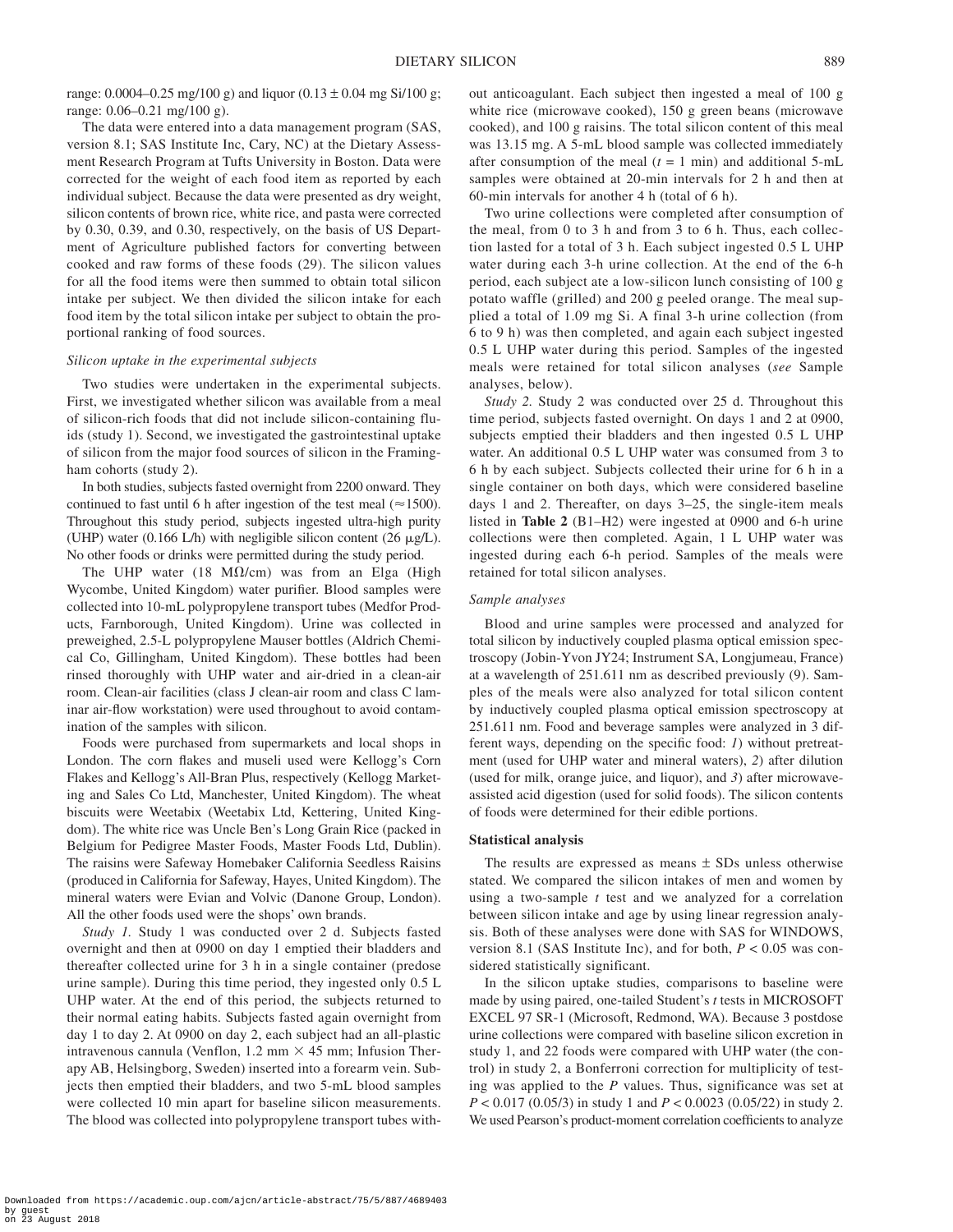**TABLE 2**

|  | TABLE 2 |  |  |  |
|--|---------|--|--|--|
|  |         |  |  |  |

Meals, portion sizes, and silicon intakes in study 2*<sup>1</sup>*

| Meal and food source                    | Portion ingested | Silicon intake |  |  |  |  |
|-----------------------------------------|------------------|----------------|--|--|--|--|
|                                         |                  | mg             |  |  |  |  |
| <b>Baseline</b>                         |                  |                |  |  |  |  |
| A1: UHP water <sup>2</sup>              | 1 <sub>L</sub>   | 0.03           |  |  |  |  |
| Cereals $3$                             |                  |                |  |  |  |  |
| $B1:$ corn flakes <sup>4</sup>          | 100 <sub>g</sub> | 2.42           |  |  |  |  |
| B2: wheat biscuits <sup>5</sup>         | 100 <sub>g</sub> | 2.78           |  |  |  |  |
| B3: high-bran cereal <sup>6</sup>       | 100 <sub>g</sub> | 10.17          |  |  |  |  |
| <b>Breads</b>                           |                  |                |  |  |  |  |
| $C1:$ white                             | 200 g            | 3.38           |  |  |  |  |
| C2: whole-meal                          | 200 g            | 4.50           |  |  |  |  |
| C3: granary                             | 200 g            | 8.94           |  |  |  |  |
| C4: croissants                          | 100 <sub>g</sub> | 1.67           |  |  |  |  |
| Rice and pasta $^7$                     |                  |                |  |  |  |  |
| D1: white rice <sup>8</sup>             | 200 g            | 2.48           |  |  |  |  |
| D2: brown rice (with husks)             | 200 g            | 4.14           |  |  |  |  |
| D3: pasta (frusili)                     | 250 g            | 1.50           |  |  |  |  |
| Vegetables                              |                  |                |  |  |  |  |
| E1: potato waffles (grilled)            | 200 g            | 0.90           |  |  |  |  |
| E2: new potato (with skin) <sup>9</sup> | 200 g            | 0.58           |  |  |  |  |
| E3: carrot (raw, peeled)                | 200 g            | 4.58           |  |  |  |  |
| E4: lettuce, iceberg (raw)              | 250g             | 1.03           |  |  |  |  |
| E5: green beans (cooked) <sup>9</sup>   | 250 g            | 6.10           |  |  |  |  |
| Fruit                                   |                  |                |  |  |  |  |
| F1: banana (yellow, peeled)             | 250 g            | 13.60          |  |  |  |  |
| F2: orange (peeled)                     | 210g             | 0.67           |  |  |  |  |
| F3: strawberries                        | 200 g            | 0.24           |  |  |  |  |
| F4: raisins (California seedless)       | 100g             | 8.25           |  |  |  |  |
| Milk                                    |                  |                |  |  |  |  |
| G1: Cold semi-skimmed                   | 0.4L             | 0.21           |  |  |  |  |
| Mineral waters                          |                  |                |  |  |  |  |
| H1: mineral water <sup>10</sup>         | 0.5L             | 3.44           |  |  |  |  |
| H2: mineral water (high-silicon) $11$   | 0.5L             | 7.23           |  |  |  |  |

*<sup>1</sup>*Each meal included only the food source listed, without any additional components, although 1 L ultra-high purity (UHP) water was also consumed by each subject over the 6-h urine collection period for meals B1–H2.

<sup>2</sup> 1 L UHP water was consumed as 0.5 L at  $t = 0$  h with an additional 0.5 L from 3 to 6 h.

*<sup>3</sup>* Ingested with 0.4 L cold semi-skimmed milk. *4*Kellogg's Corn Flakes; Kellogg Marketing and Sales Co Ltd, Manchester, United Kingdom.

*<sup>5</sup>*Weetabix; Weetabix Ltd, Kettering, United Kingdom.

*<sup>6</sup>*Kellogg's All-Bran Plus; Kellogg Marketing and Sales Co Ltd. *<sup>7</sup>*Cooked by boiling in tap water.

*<sup>8</sup>*Uncle Ben's Long Grain Rice; Pedigree Master Foods, Master Foods Ltd, Dublin.

*<sup>9</sup>*Cooked in a microwave.

*<sup>10</sup>*Evian; Danone Group, London.

*<sup>11</sup>*Volvic; Danone Group.

for a correlation between silicon intake and urinary silicon excretion;  $P < 0.05$  was considered significant.

# **RESULTS**

#### **Silicon intake in the Framingham Study cohorts**

Total daily dietary intakes of silicon in the 2 Framingham Study cohorts are shown in **Figure 1**. At all ages, intakes were significantly greater in men than in women. The mean intakes for men and women, respectively, were  $33.1 \pm 19.4$  and  $25.0 \pm 11.4$  mg/d in the Framingham Offspring cohort and  $29.6 \pm 14.8$  and  $24.2 \pm 9.5$  mg/d in the original Framingham cohort. Silicon intakes decreased significantly with age in the Framingham Offspring cohort  $(P < 0.001$ , adjusted for sex); on average, intakes were 0.1 mg lower for every additional year of age. The major dietary contributors to total silicon intakes are shown in **Table 3**.

## **Silicon uptake in the experimental subjects**

In study 1, the mean baseline serum silicon concentration was  $7.5 \pm 3.1 \text{ }\mu\text{mol/L}$  (range: 2.5–12.2  $\mu\text{mol/L}$ ; *n* = 8). A full set of blood samples was obtained from 7 of the 8 subjects. For these subjects, the peak increase over baseline was measured in the serum 100–120 min after ingestion of the silicon-rich meal (**Figure 2**A). The mean increase above baseline in the area under the curve from 0–6 h after the meal was  $32.9 \pm 7.9 \mu$  mol·h. This accounted for  $7.0 \pm 1.7\%$  of the total silicon ingested; we used mean estimated plasma volumes of 2.13 L for women and 2.46 L for men (30).

Urinary excretion of silicon also increased significantly above baseline after ingestion of the meal (Figure 2B). The silicon excreted during the first 6 h (corrected for baseline silicon excretion) accounted for a mean of  $38.2 \pm 10.9\%$  of intake. Only a small percentage of the ingested silicon  $(4.7 \pm 3.7\%)$  of intake, baseline corrected) was present in the 6–9-h urine collection. It is likely that much of this amount came from ingesting the lowsilicon lunch, which supplied 1.09 mg Si. Therefore, in study 2, urine was only collected from 0 to 6 h after the meals.

Urinary silicon excretion during the 6 h after subjects consumed different foods (study 2) is shown in **Figure 3**. Marked increases above baseline in the excretion of silicon were measured for cereals, whole-meal bread, granary bread, rice, pasta, green beans, raisins, and mineral waters. The results showed that little silicon was available from bananas, despite their high silicon content (5.44 mg/100 g edible portion). Overall, a positive



**FIGURE 1.** Mean  $(\pm SD)$  total dietary silicon intakes in men  $(\blacksquare, \square)$ and women  $(•, 0)$  in the Framingham Offspring cohort (A) and the original Framingham cohort (B). Silicon intakes were significantly higher in men than in women in both cohorts ( $P = 0.0001$ ; two-sample *t* test). Sample sizes were as follows for men and women, respectively: in the Framingham Offspring cohort, 94 and 96 for 26–39 y, 403 and 508 for 40–49 y, 529 and 602 for 50–59 y, 458 and 493 for 60–69 y, and 121 and 114 for 70–83 y; in the original Framingham cohort, 25 and 50 for 67–69 y, 273 and 429 for 70–79 y, and 76 and 123 for 80–95 y.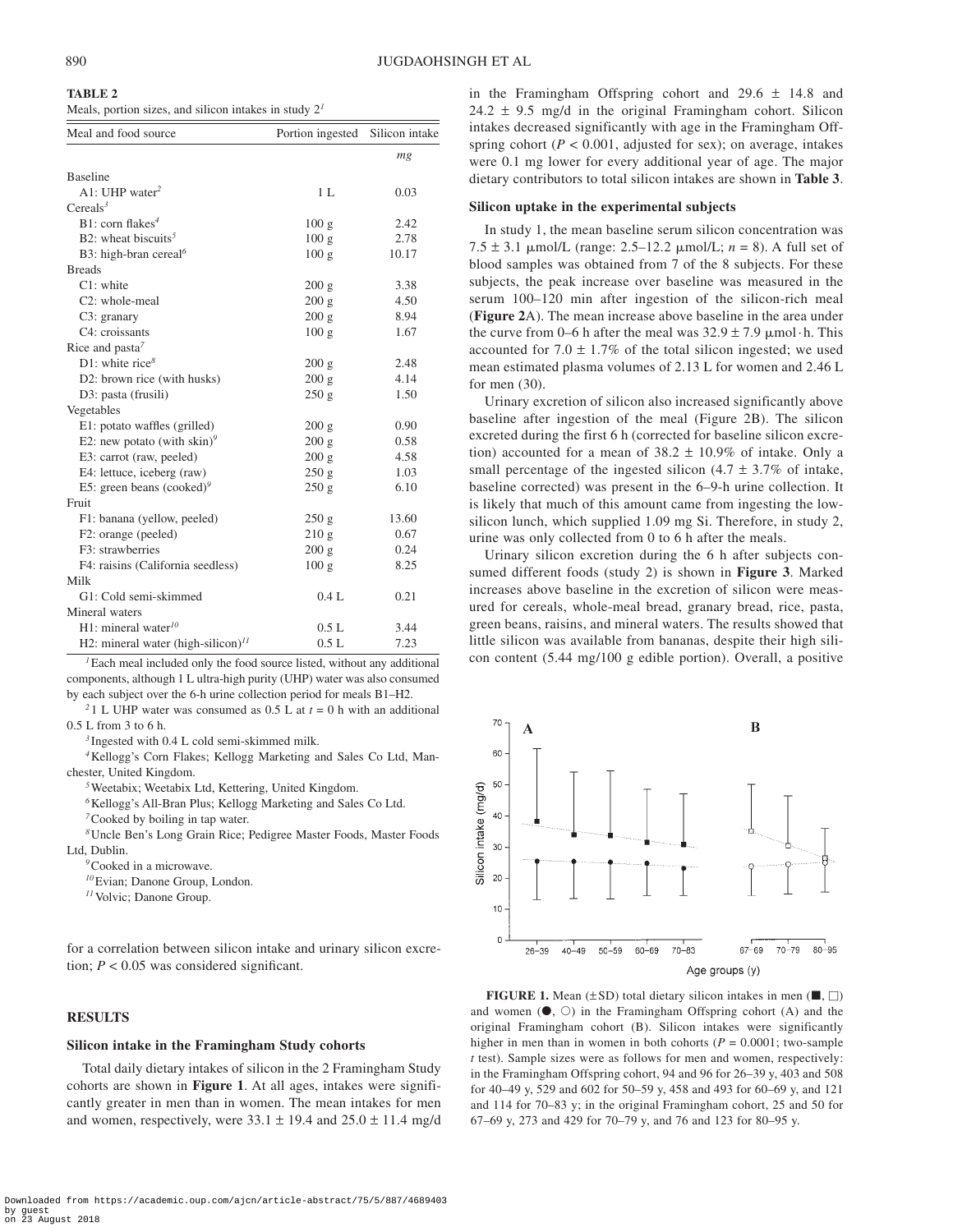#### **TABLE 3**

Major (top 10) food sources that contributed to total silicon intakes in the study population*<sup>1</sup>*

|                                          | Men                |                 | Women              |                 |
|------------------------------------------|--------------------|-----------------|--------------------|-----------------|
| Ranking                                  | Food source        | Contribution    | Food source        | Contribution    |
|                                          |                    | $\%$            |                    | $\%$            |
| Framingham Offspring cohort <sup>2</sup> |                    |                 |                    |                 |
|                                          | <b>Beer</b>        | $17.6 \pm 23.7$ | <b>Bananas</b>     | $10.5 \pm 10.1$ |
| 2                                        | <b>Bananas</b>     | $9.1 \pm 10.2$  | String beans       | $4.6 \pm 4.5$   |
| 3                                        | White bread        | $4.6 \pm 6.0$   | White bread        | $4.6 \pm 6.2$   |
|                                          | Cold cereal        | $4.5 \pm 6.3$   | Cold cereal        | $4.4 \pm 5.8$   |
| 5                                        | Coffee             | $3.5 \pm 3.7$   | Dark bread         | $3.7 \pm 5.0$   |
| 6                                        | Beans and lentils  | $3.3 \pm 4.0$   | Beans and lentils  | $3.7 \pm 4.6$   |
|                                          | Pizza              | $3.2 \pm 3.5$   | Coffee             | $3.5 \pm 3.9$   |
| 8                                        | Dark bread         | $3.1 \pm 4.7$   | Muffins and bagels | $3.5 \pm 4.1$   |
| 9                                        | String beans       | $3.0 \pm 3.1$   | <b>Beer</b>        | $3.3 \pm 10.0$  |
| 10                                       | Muffins and bagels | $2.7 \pm 3.5$   | Cooked oatmeal     | $3.3 \pm 6.6$   |
| Original Framingham cohort <sup>3</sup>  |                    |                 |                    |                 |
|                                          | <b>Bananas</b>     | $13.4 \pm 13.1$ | <b>Bananas</b>     | $13.9 \pm 12.2$ |
| 2                                        | <b>Beer</b>        | $10.6 \pm 19.6$ | String beans       | $5.4 \pm 4.9$   |
| 3                                        | White bread        | $5.4 \pm 7.3$   | Cooked oatmeal     | $5.3 \pm 9.2$   |
|                                          | Cold cereal        | $5.0 \pm 5.9$   | Cold cereal        | $5.3 \pm 6.5$   |
| 5                                        | Cooked oatmeal     | $4.3 \pm 7.5$   | Dark bread         | $5.3 \pm 6.7$   |
| 6                                        | String beans       | $4.1 \pm 4.4$   | White bread        | $4.7 \pm 6.8$   |
|                                          | Beans and lentils  | $3.6 \pm 4.4$   | Potatoes           | $3.8 \pm 3.3$   |
| 8                                        | Potatoes           | $3.2 \pm 2.9$   | Beans and lentils  | $3.0 \pm 4.1$   |
| 9                                        | Dark bread         | $3.2 \pm 4.4$   | Muffins and bagels | $2.3 \pm 3.5$   |
| 10                                       | Muffins and bagels | $2.5 \pm 4.5$   | Coffee             | $2.2 \pm 3.0$   |

 $\sqrt{7x}$  ± SD.

*<sup>2</sup>*Total percentage contribution of the foods listed: 54.6% and 45.1% for men and women, respectively.

*<sup>3</sup>*Total percentage contribution of the foods listed: 55.3% and 51.2% for men and women, respectively.

correlation between silicon intake and excretion in urine (a surrogate measure for uptake) was observed (**Figure 4**).

#### **DISCUSSION**

Total dietary intakes of silicon in the 2 Framingham cohorts were between 13 and 62 mg/d, similar to the previously reported values of 20–50 mg/d from Western diets (6–8, 21, 31). Silicon intakes in the present study were also ≥2-fold higher than typical Western intakes of iron and zinc, 2 other elements of physiologic importance. Thus, the diet is a major source of silicon for humans, with higher intakes obtained from diets rich in grains, cereal products, and plant-based foods than from dairy and animal products (6–8). Asians and Indians have much higher silicon intakes than do Western populations (32, 33) as a result of their higher intakes of plant-based foods (32, 34), and it is interesting that in these communities there is a lower incidence of hip fracture than in the West (35).



**FIGURE 2.** Mean ( $\pm$ SE) increase in serum silicon concentration (A;  $n = 7$ ) and mean ( $\pm$ SE) excretion of silicon in urine (B;  $n = 8$ ) for the experimental subjects in study 1 after ingestion of the test meal (total silicon intake: 13.15 mg). The first 2 values in A are the baseline serum concentrations in 2 predose blood collections; the mean of these values was used to calculate the subsequent increase in serum silicon. The dotted line in B represents the mean baseline excretion of silicon in urine. At 6 h postdose, subjects ingested a low-silicon lunch (total silicon intake: 1.09 mg). \*\*\*Significantly higher than baseline urinary silicon excretion (paired, one-tailed *t* test with Bonferroni correction for multiple comparisons): \* *P* < 0.01, \*\**P* < 0.001.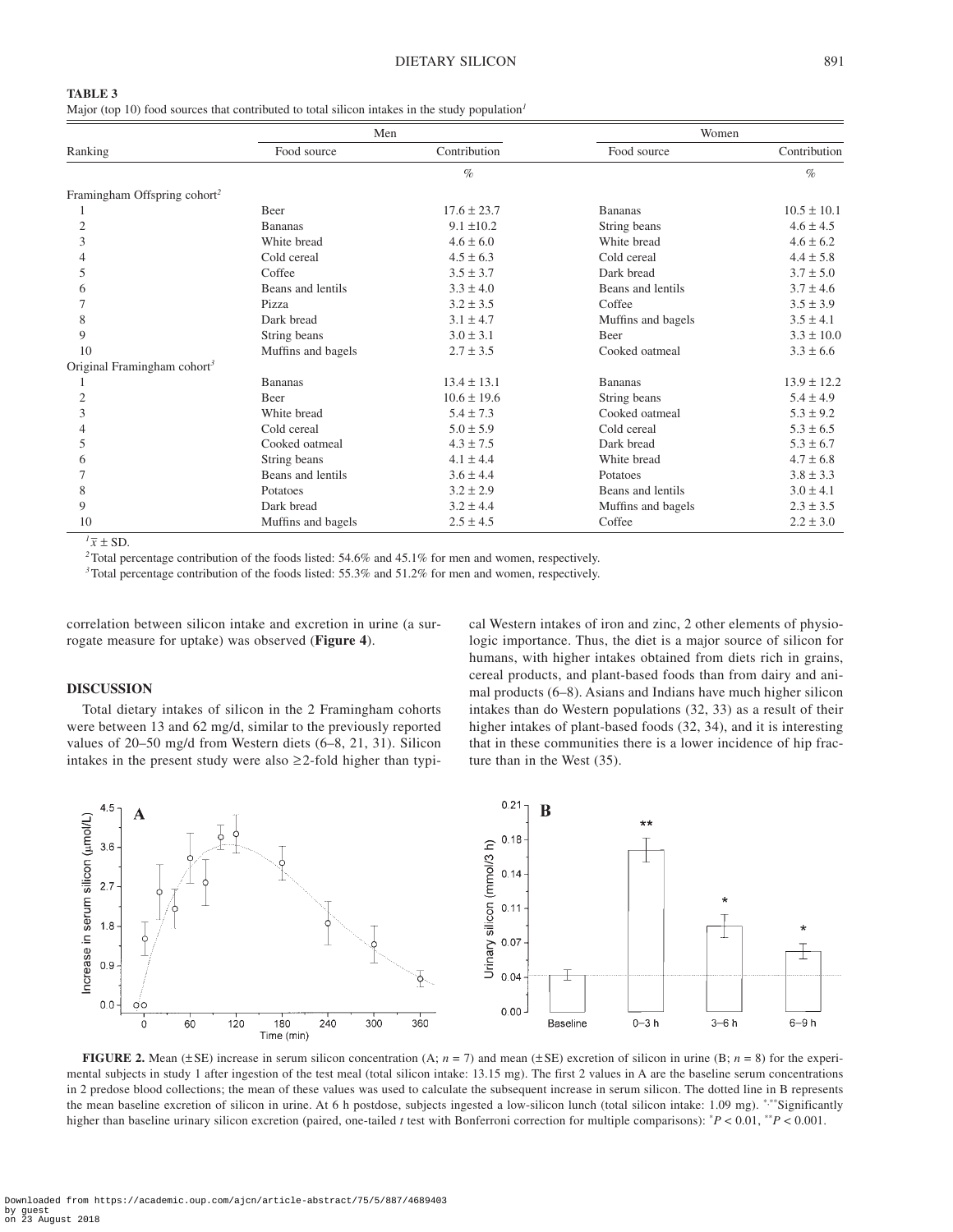

**FIGURE 3.** Mean  $(\pm SD)$  excretion of silicon in 6-h urine collections after ingestion of single-item meals by experimental subjects in study 2  $(n = 3$  for all bars except  $n = 2$  for B2). The dotted lines represent the mean baseline urinary silicon excretion (also shown by the bar labeled A1) after ingestion of ultra-high purity water. Baseline excretion for each subject was calculated from 2 separate 6-h urine collections. \*,\*\*Significantly higher than baseline urinary silicon excretion: \* *P* ≤ 0.05 (paired, one-tailed *t* test), \*\**P*  $\leq$  0.0023 (paired, one-tailed *t* test with Bonferroni correction for multiple comparisons).

In the present study, silicon intakes were 20–33% higher in men than in women, and silicon intakes decreased in both sexes with increasing age. In a younger population (25–30 y), Pennington (6) calculated that women's intakes (18.9 mg/d) were one-half those of men (40.1 mg/d). The primary reason for this difference was higher beer consumption by the young men, which accounted for 45% of their total silicon intake. In the present study, beer was also the highest contributor to total silicon intake in men (Table 3). A previous study showed that silicon in beer is readily bioavailable because it is solubilized during the mashing process of beer making (5). However, no previous study investigated silicon bioavailability from other major food sources such as bananas, grains and grain products (eg, bread, cold cereal, and oatmeal), and string beans (Table 3). Coffee was a source of dietary silicon because of its drinking water content, and pizza was also a source because of its bread base. Surprisingly, rice and pasta, which contain large amounts of silicon (6), were not among the major contributors to silicon intake in the 2 cohorts (mean contributions: 2.6–3.2% from brown rice and 2.4–3.1% from pasta in the Framingham Offspring cohort). This indicates that intakes of rice and pasta were low in our population.

Once we had confirmed that silicon is readily available from meals, as shown by its rapid absorption and rapid excretion in the urine (Figure 2), we then investigated absorption from some individual foods. Overall, a mean of  $40.9 \pm 36.3\%$  of ingested silicon was excreted over a 6-h period in the urine, again confirming that food-based, phytolithic silica is digested and absorbed from the gastrointestinal tract. Silicon in grains and grain products (rice, breakfast cereals, breads, and pasta) was readily absorbed, as indicated by the mean urinary excretion of 49 ± 34% of intake (range: 10–100%). However, except for green beans and raisins, the silicon in vegetables and fruit was less readily absorbed, as indicated by the mean urinary excretion of  $21 \pm 29\%$  of intake (range: 0–40%). Surprisingly, silicon uptake was low  $(2.1 \pm 1.2\%$  of intake) from bananas, which are high in silicon (5.4 mg Si/100 g edible portion) and were one of the highest contributors to silicon intake in the Framingham cohorts. This suggests either that silicon is mainly present in an unavailable form in bananas or that this silicon is absorbed late from the gastrointestinal tract (after 6 h). In general, however, silicon was readily available from foods and in many cases, it showed absorption similar to that of silicon from fluids. For instance, urinary silicon excretion (as an indicator of absorption) was 41–86% from corn flakes, white rice, and brown rice and was 50–86% from mineral waters.

Finally, we found a significant correlation between silicon intake and urinary silicon excretion (a surrogate measure of silicon uptake), suggesting that the silicon contents of foods can be used to estimate exposure in future epidemiologic studies. This should allow researchers to estimate the effect of dietary silicon on bone health. A daily minimum requirement (recommended daily intake) for silicon has not been established, but was estimated at 10–25 mg/d on the basis of the 24-h urinary excretion of silicon (17, 20). This value is consistent with our data because we found a mean silicon uptake of 40.9% from foods, and from this value we estimated the mean daily absorption of silicon to be 12.1 and 13.5 mg/d in men and 9.9 and 10.2 mg/d in women in the original Framingham and Framingham Offspring cohorts,



**FIGURE 4.** Correlation between silicon intake from meals and mean urinary silicon excretion (6-h collections, corrected for baseline silicon excretion) in experimental subjects (studies 1 and 2). The data point from study 1  $(O)$  is the mean of values for 8 subjects after they ingested the test meal containing 13.15 mg Si. The data points from study 2  $(\blacksquare)$  represent the means of values from 3 subjects after they ingested the different single-item meals. The correlation,  $r = 0.5$ , was significant at  $P = 0.019$ . The equation for the line is  $y = 0.326x$ .